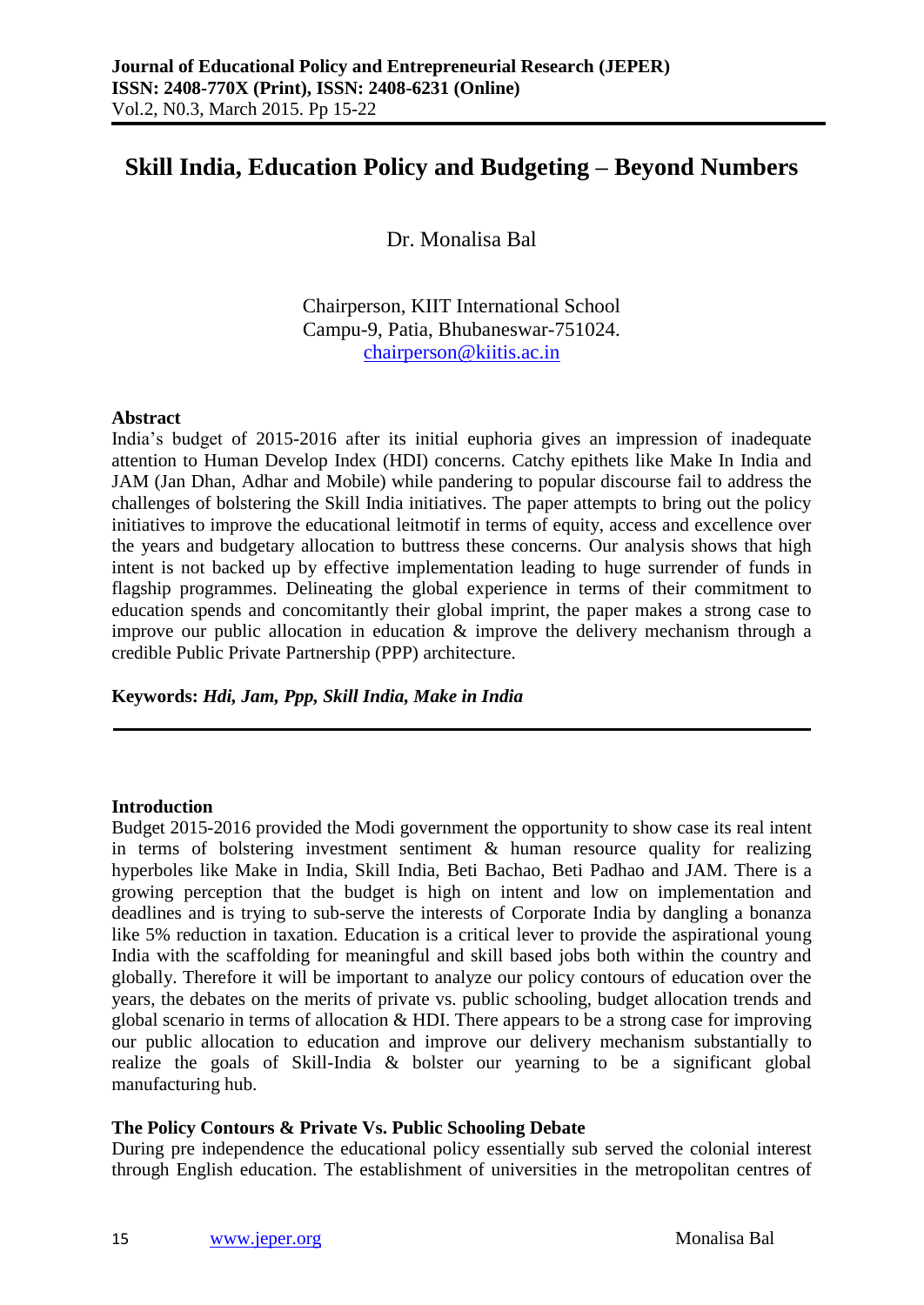Calcutta, Madras and Bombay and the mushrooming of colleges created an elitist edifice within the Indian society. This did not promote the cause of either Science & Technology or building a significant industrial base in India, as supply of cheap raw material through a network of railways and telegraph funded by foreign capital served the manufacturing industry of Great Britain.

Post independence, the Radha Krishnana Committee (1949) flagged the importance of higher education and the need for creation of a regulatory body leading to establishment of University Grants Commission in 1956. The Kothari Commission (1966) was the first definitive recommendatory body which inked for India a vision of Science and Technology as the harbinger of hope and growth. It also underlined the need for high allocation of 6% to education sector out of India's GDP.

The subsequent National Commissions of 1986 and 1992 were largely a continuation of the Kothari theme by including concerns for greater access and equity. Lamentably elementary education was not considered a fundamental right for the vast majority of Indian poor who seethed in poverty, hunger, inequality, and created huge disguised employment particularly in the rural sector. The neo liberal India of 1991 implemented the Right to Education Act in 2009 by making access to primary education from ages 6-14 a fundamental right. This has generated a huge momentum of hope through universal access to education cutting across gender, rural urban and caste divides. The secondary education and higher education segments, however, have been left to private sector initiatives with the former not receiving any significant attention from the corporates. In higher education significant private sector investment has taken place in technical and management education during the last decade improving the GER from 10% to nearly 20% in about 15 years time.

The  $12<sup>th</sup>$  Plan of Government of India (2012-2017) has underscored Equity, Access and Excellence as the three major cornerstones of India's education policy. India adopted a new liberal policy reflecting in dismantling the License Quota Permit (LQP) Raj. During the last decade, three Commissions viz. Birla-Ambani Committee (2000), The Knowledge Commission (2009) and Narayan Murthy Commission (2012) have addressed the concerns of quality in higher education by recommending the following.

- Higher education should be left to the private sector initiative with thrust on creation of knowledge clusters and promotion of technical and management education.
- FDI inflow should be encouraged in Science and Technology and Management related courses.
- Regulatory mechanism through UGC be replaced by IRHAE on the lines of Telecom Commission to foster excellence.
- Government should act as a facilitator and promote public-private sector participative investment.
- Government budget on higher education should be increased by atleast 1.5% of GDP.

The above commissions are symptomatic of the free market spirit espoused by neo-classical economists like Bhagwati and Panagariya. The objective is to allow complete freedom in the matter of determination of fee structure, salary to be paid, quality of course content. The CSR policy of the government also enjoins upon the private corporate sector to contribute to the education sector in terms of research grants, fellowship and scholarships and improvement of infrastructure. On the other hand, Neo Left Economists like Sen and Dreze are of the view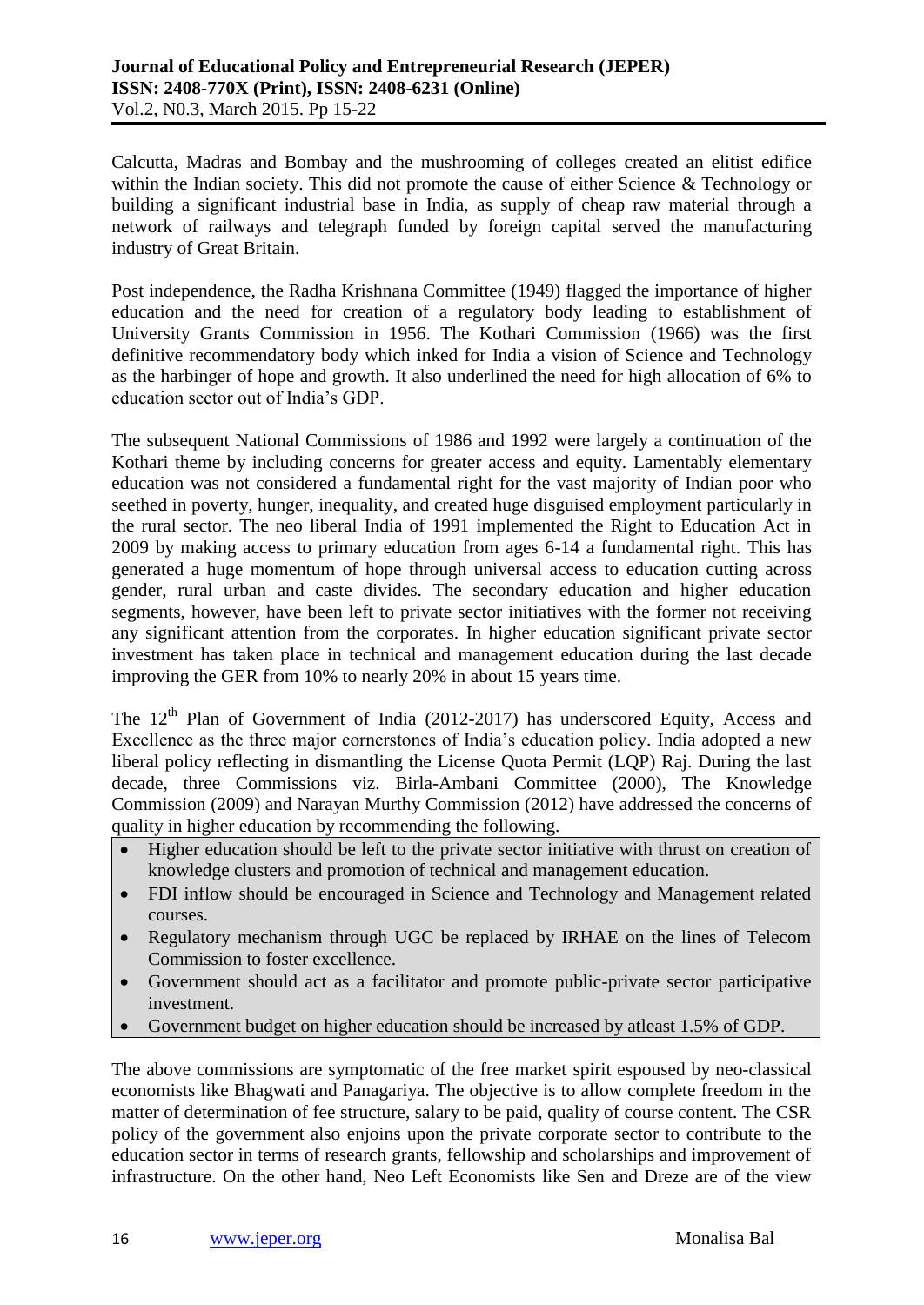that privatization in education has been anti poor, prohibitively expensive and do not offer anything significant in terms of quality. In this backdrop it will be prudent to underscore the findings of independent agencies.

The ASER report 2014 brings out that there is definitive drift on the part of people living in villages to send their children to private schools, which accounts for 29% of primary schools in rural areas. Some of its important findings are listed below

- Only 58% of children enrolled in classes 3 to 5 can read a class-1 text.
- Less than half (47%) are able to do a simple two-digit subtraction
- Only 37% of children enrolled in class 4 or 5 can read fluently
- Less than half  $(45%)$  are able to divide 20 by 5
- Reading and Maths skills of class 4 pupils in India's top schools are below the international average

Panagariya in 2008 drawing reference to a study by Muralidharan & Kremer (2006) bring out how children in private schools exhibit high attendance rate and score higher than those in government schools. The other distinguishing features of private schools are lower teacher absence with most teachers being better qualified and younger than their counterparts in the government schools. Karopady (2014) in a perceptive article in Economic Political Weekly has brought out the findings of Andhra Pradesh school choice as per which the private school children perform better than the public schools when they move to private schools. The performance in subjects like Telgu and Maths, however, does not improve significantly while in case of English it is initially better. In the long run there is no significance difference in the learning outcomes. All the same, parents prefer private school as (a) English as a subject is a major attraction, (b) students use smart uniforms and (c) they get an opportunity to mix with affluent sections leading to social integration. His finds are as under

| <b>Class</b> | <b>Government School Children</b> |              | <b>Private School Children</b> |              |  |
|--------------|-----------------------------------|--------------|--------------------------------|--------------|--|
|              | Telgu $(\% )$                     | Math $(\% )$ | Telgu $(\% )$                  | Math $(\% )$ |  |
|              | 39.0                              | 29.1         | $62.2***$                      | $56.0***$    |  |
|              | 39.9                              | 25.5         | $57.7***$                      | $43.3***$    |  |
|              | 35.9                              | 21.7         | $53.4***$                      | $37.5***$    |  |
| 4            | 32.1                              | 19.1         | $46.7***$                      | $30.5***$    |  |
|              | 42.4                              | 26.1         | $55.6***$                      | 42.0***      |  |

**Table 1 : Learning Levels of Children by Type of School in West Godavari District**

*Significance levels: \*\*\* 1%. Source- Article by DD Karopady in EPW, December, 20, 2014*

Despite such conflicting perceptions on the efficacy of private schooling vs. public schooling in India there is a near unanimity of opinion that budget allocation for education as a 'merit good' (Musgrave) should be significantly increased to ensure **better infrastructure, induct better quality teachers and foster research activities in the universities.** There has to be a convergence between Equity, Access and Excellence in education to ensure holistic human resource growth, critical for an aspirational India

# **Budget Allocation Trends**

The following table brings out the allocation to primary, secondary and higher education over the last two years and the allocation made during the current years.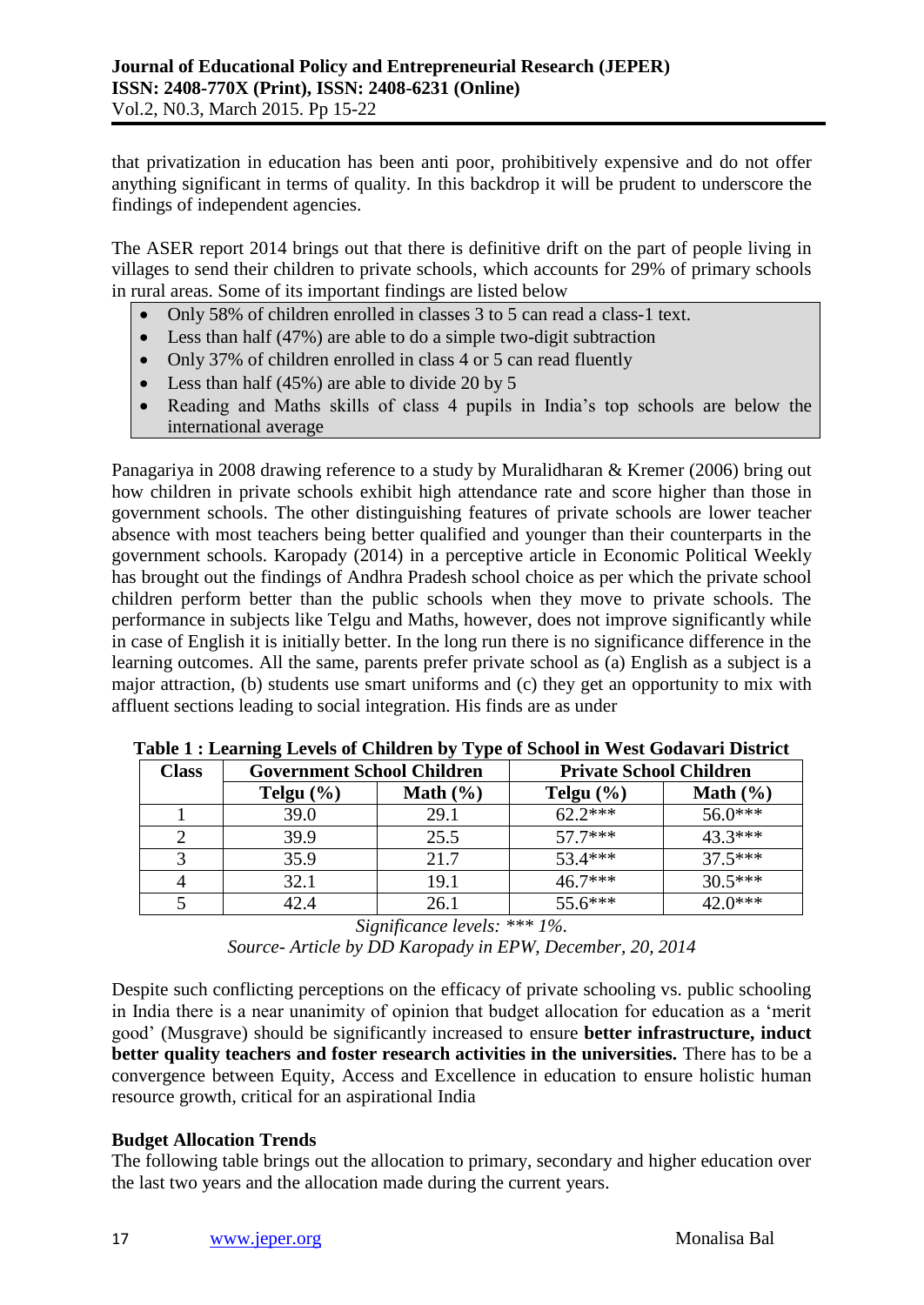| <b>Type of Education</b> | 2013- | 2014- | 2014- | $\frac{0}{0}$ | $2015 -$ | $\frac{6}{9}$ |
|--------------------------|-------|-------|-------|---------------|----------|---------------|
|                          | 2014  | 2015  | 2015  | <b>Change</b> | 2016     | <b>Change</b> |
|                          |       | BE)   | (RE)  |               | (BE)     |               |
| (a) Primary Education    | 36803 | 39665 | 41505 | 12.8          | 36829    | $-11.3$       |
| (b) Secondary Education  | 10053 | 5450  | 5300  | $-47.3$       | 5390     | 1.7           |
| (C) Higher Education     | 24465 | 27656 | 23700 | $-3.1$        | 26855    | 13.3          |
| <b>Total</b>             | 71321 | 72771 | 70505 | $-1.1$        | 69074    | $-2.0$        |

#### **Table 2 : Allocation to Education (Rs. Crore)**

*Source: India Budget: 2015-2016, MHRD*

# **Figure 1: Allocation to Education**



It would be seen from the above that

- There has been a marginal drop in the overall allocation this year compared to 2014-2015 (Revised Estimates (RE)
- The significant decline is in the allocation towards secondary education
- There are persistent surrenders at the RE stage compared to the initial allocation at (Budget Estimates (BE) stage

Such trends are disquieting largely because the share of education has remained sticky around 3% as against 6% promised by the HRD minister during August 2014 and thereafter and recommendation of Kothari Commission way back in 1966. Also inadequate allocation to secondary education which provides employment to semi formal sector and a gateway to higher education which is the "swiftest elevators to modern Indian power" is indeed a distressing trend.

### **Primary Education**

As already brought out, the RTE Act 2009 has been a watershed moment for India by bringing in flag ship programmes like Sarva Sikshya Abhiyan (SSA) & Mid-Day Meal (MDM) programmes. The Modi government included into its panoply allocation for

# **Madrassas and Minorities in the July 2014 budget**.

The following tables brings out the allocation trends during the last two years towards the major programmes and allocation for 2015-2016

# **Table 3 : Elementary Education: Budget Allocation Trend**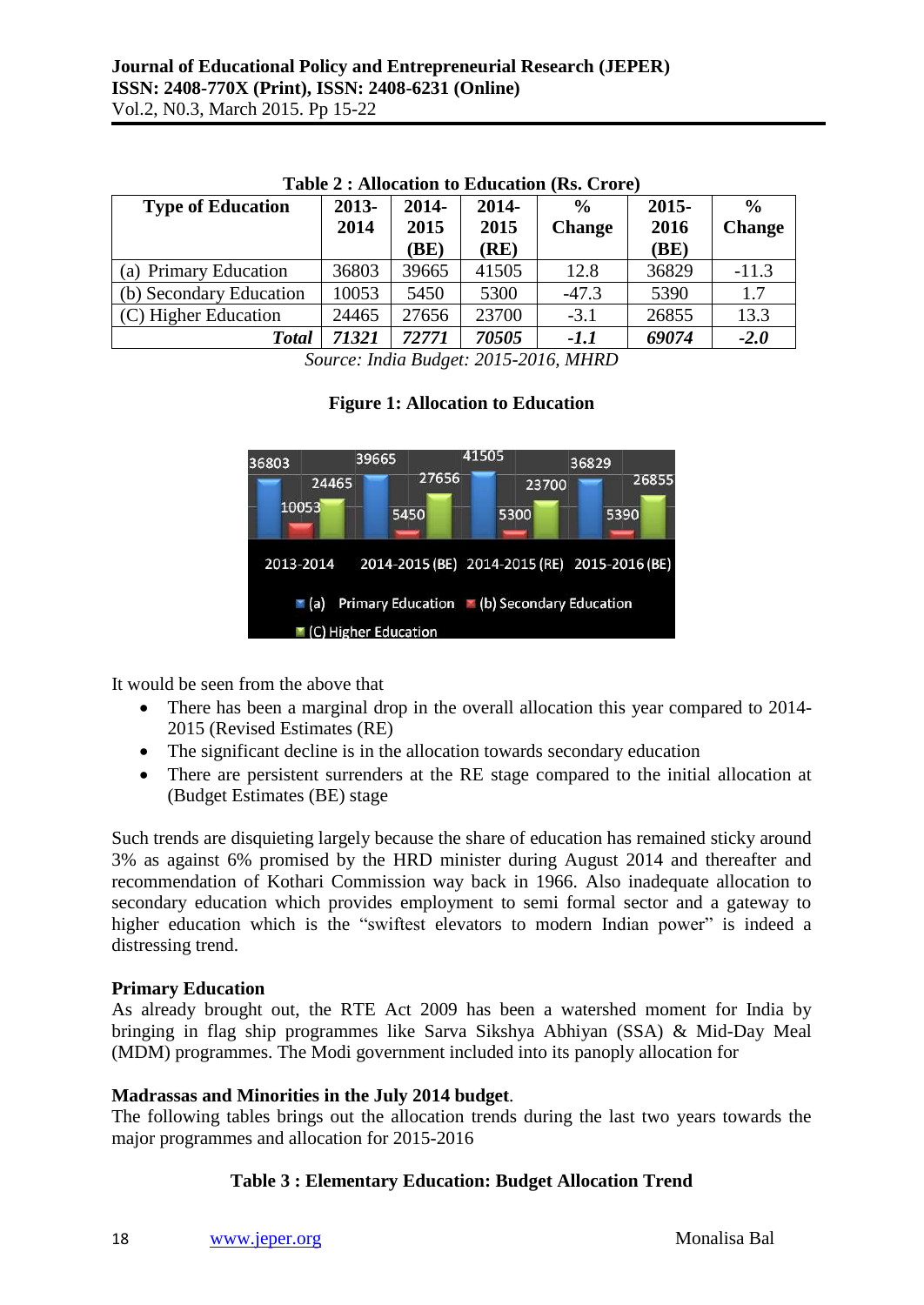| <b>Major Programmes</b>                        | 2013-<br>2014 | 2014-<br>2015<br>(BE) | 2014-<br>2015<br>(RE) | $\frac{0}{0}$<br><b>Change</b> | $2015 -$<br>2016<br>(BE) | $\frac{6}{9}$<br><b>Change</b> |
|------------------------------------------------|---------------|-----------------------|-----------------------|--------------------------------|--------------------------|--------------------------------|
| Sarva Sikshya Abhiyan (SSA)                    | 14469         | 18841                 | 15313                 | 5.8                            | 17820                    | 16.4                           |
| Mid-Day Meal (MDM)                             | 6413          | 8734                  | 6935                  | 8.1                            | 7000                     | 0.9                            |
| Allocation to Madrassas &<br><b>Minorities</b> | 182.8         | 375                   | 143                   | $-21.8$                        | 375                      | 162.2                          |

*Source: Demand No-59: India Budget: 2015-2016*

It would be seen from the above that there are huge surrenders at the RE stage for the two flagship programmes SSA and MDMs. It would be worthwhile to study to what extent it has affected creation of infrastructure for the schools & quality of teaching and accentuated drop outs among children. Further the initiative towards modernizing Madrassas seem to have run into implementation glitches.

# **Higher Education**

As brought out, the private sectors have been the piped pipers who are often credited with providing quality infrastructure and indifferent quality. The common refrain has been that while the state universities languish in terms of poor allocation from the UGC while the elite institutions like IITs, IIMs and NITs and Central Universities receive handsome grants by the UGC on a sustained basis. The following table brings out the picture

| Table <del>1</del> . Anocauon to Ente msututions |       |           |           |               |           |               |  |  |
|--------------------------------------------------|-------|-----------|-----------|---------------|-----------|---------------|--|--|
| <b>Major Programmes</b>                          | 2013- | 2014-2015 | 2014-2015 | $\frac{0}{0}$ | $2015 -$  | $\frac{6}{9}$ |  |  |
|                                                  | 2014  | BE)       | (RE)      | <b>Change</b> | 2016 (BE) | <b>Change</b> |  |  |
| NIT                                              | 2171  | 1752      | 1852      | $-14.7$       | 1714      | $-7.5$        |  |  |
| ĦТ                                               | 3696  | 3896      | 3746      | l.4           | 3538      | $-5.6$        |  |  |
| IМ                                               | 285   | 275       | 272       | $-4.6$        | 275       |               |  |  |
|                                                  |       |           |           |               |           |               |  |  |

**Table 4 : Allocation to Elite Institutions**

*Source: Demand No-60: India Budget: 2015-2016*

It would also be useful to study how allocations against various programmes under higher education have been utilized over the years and whether there is any directional change this year. The following brings out the details.

| <b>Major</b>            | 2013- | 2014-2015 | 2014-2015 | $\frac{6}{6}$ | $2015 -$ | $\frac{0}{0}$ |
|-------------------------|-------|-----------|-----------|---------------|----------|---------------|
| <b>Programmes</b>       | 2014  | (BE)      | (RE)      | <b>Change</b> | 2016     | <b>Change</b> |
|                         |       |           |           |               | (BE)     |               |
| <b>Higher Education</b> | 24465 | 27656     | 23700     | $-3.1$        | 26855    | 13.3          |
| <b>RUSA</b>             | 262.3 | 2200      | 397       | 51.4          | 1155     | 190.9         |
| Open & Distance         | 212   | 583       | 254       |               | 635      |               |
| Education & ICT         |       |           |           |               |          |               |
| <b>National Mission</b> | 120   | 180       | 125       | 4.2           | 180      | 44.0          |
| Through ICT             |       |           |           |               |          |               |
| <b>IGNOU</b>            | 85    | 113       | 112       | 31.8          | 113      | 0.9           |
| <b>Online Courses</b>   |       | 90        | 4.5       |               | 135      |               |
| Cheers                  |       | 202       | 4.5       |               | 200      |               |

**Table 5 : Higher Education: Budget Allocation Trend**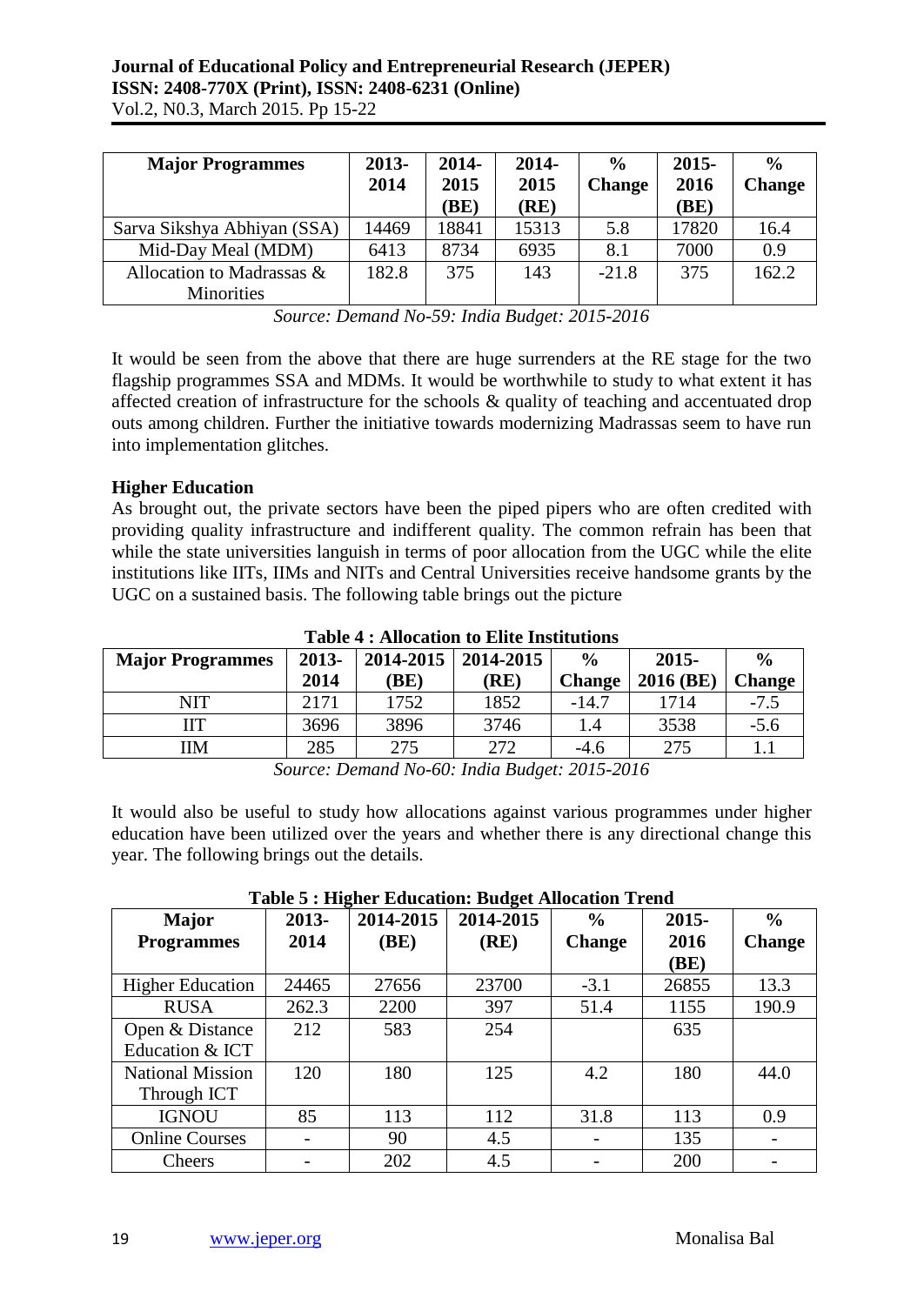| <b>TEOIP</b>                | 399     | 450 | 400 | ∩ ኅ⊄<br>ل ∠.∪            | 376  | $-6.0$                   |
|-----------------------------|---------|-----|-----|--------------------------|------|--------------------------|
| Setting-up New<br>IITs/IIMs | $0.9\,$ | 450 | ⊥ັ  | $\overline{\phantom{0}}$ | 1000 | $\overline{\phantom{0}}$ |

*Source: Demand No-60: India Budget: 2015-2016*

It would be seen from the above that there was significant under spend (14%) last year at the RE stage in higher education. Further, programmes like RUSA and online courses and Cheers have witnessed significant surrenders. It is, however, refreshing to note that online courses and digital learning have been given significant importance this year. The TEQUIP a programme in collaboration with World Bank, which seeks to improve the quality of technical degree courses in the state universities, has witnessed a reduction of allocation this year. This is not an encouraging trend.

The redeeming features of budget 2014 and 2015-2016 are their resolve to setup IITs and IIMs in different states. However, as would be seen from the above table that the utilization of funds during 2014-2015 was only Rs.15 crores as against an allocation of Rs.450 crores. The significant ramp up this year would, therefore, need to be backed up by effective implementation.

Rakesh Mohan writing in India Policy Forum (2013-2014) observes that the most encompassing constraint in India is lack of adequate delivery of public services in both quality and quantity. While the first generation of reforms empowered the private sector, the second generation of reforms in India must focus on effective delivery of public goods like education in both quantitative and qualitative terms in partnership with the private the sector.

### **Human Development Index and Public Expenditure**

India ranks 135 out of 187 in terms of HDI which is a composite of per capita income, mean years of schooling and life expectancy. Public allocation to education is a vital cog in promoting HDI and minimizing the Gender Inequality Index as it provides women equal space to women in their quest for human development. The following table brings the global picture in respect of a few developed and BRIC countries.

|               |       | $         -$ |                 |                     |  |  |  |  |  |  |
|---------------|-------|--------------|-----------------|---------------------|--|--|--|--|--|--|
| Country       | HDI   | <b>GII</b>   | % of Public     | <b>Mean Year of</b> |  |  |  |  |  |  |
|               |       |              | <b>Spending</b> | <b>Schooling</b>    |  |  |  |  |  |  |
| <b>USA</b>    | 0.914 | 0.262        | 5.6             | 12.9                |  |  |  |  |  |  |
| Germany       | 0.911 | 0.046        | 5.1             | 12.9                |  |  |  |  |  |  |
| Korea         | 0.891 | 0101         |                 | 11.8                |  |  |  |  |  |  |
| China         | 0.719 | 0.202        | 3.6             | 7.5                 |  |  |  |  |  |  |
| Russia        | 0.778 | 0.314        | 4.1             | 11.7                |  |  |  |  |  |  |
| <b>Brazil</b> | 0.744 | 0.441        | 5.8             | 7.3                 |  |  |  |  |  |  |
| India         | 0.586 | 0.563        | 3.3             | 4.4                 |  |  |  |  |  |  |

### **Table 6 :HDI, GII and Public Spending**

*Source: Human Development Report 2014*

# **Figure 2: Public Spending and Mean Years of Schooling**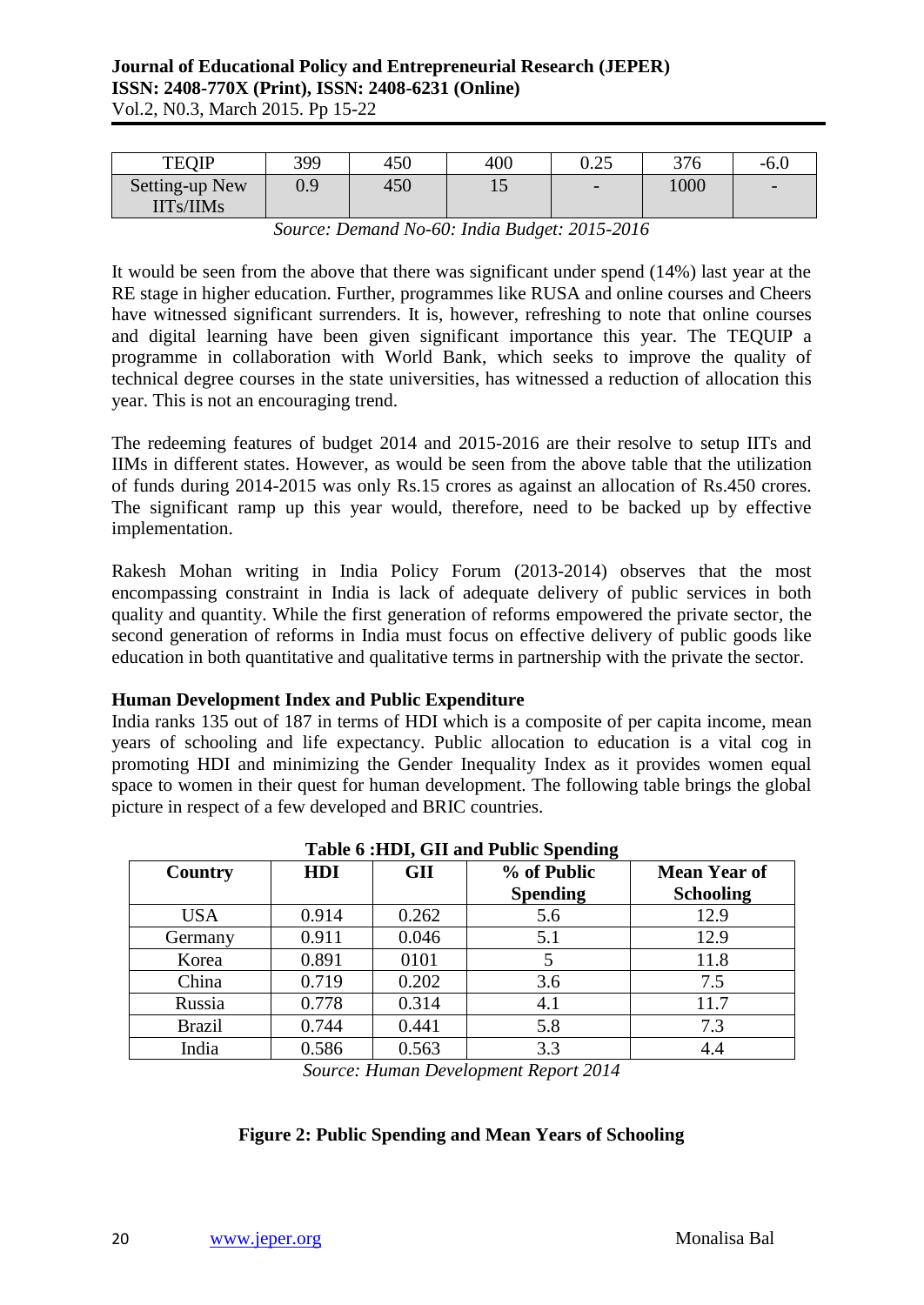

It would seen from the above that most of the developed and emerging economies of BRIC spend around 5% of their GDP and are substantially high in terms of Mean Years of Schooling (MYS) and HDI compared to India which is stuck at around 3% allocation and a measly +4.4 in terms of Mean Years of Schooling.

# **Conclusion**

The foregoing clearly reveals that in terms of access and greater egalitarianism India's Public Policy has largely helped substantial improvement in enrolment into primary education. Private education, particularly for English learning and social integration remains a cherished dream for the vast majority of impoverished and marginalized. Studies have consistently demonstrated that allocation to primary education would need to be significantly ramped up to ensure better infrastructure, improved sanitary conditions (particularly for girl children) and revup quality of teachers. The present practice of inducting teachers on contract basis by paying low wages is certainly not conducive to quality as the  $12<sup>th</sup>$  Plan clearly brings out. The budget allocation in higher education instead of merely sustaining allocation to elite institutions should allocate significantly higher budgets to state universities which desperately clamour for improvement in basic infrastructure and research outfit. The private sector should apart for exploiting commercial potential of higher education should pay increasing attention to the quality aspects; particularly research and patenting. The CSR initiative of private corporate apart from Aziz Premji Foundation is hardly an edifying feature in field of education. The Economic Survey (2013-2014) has underlined India's growth strategy as one of "slow boring of hard boards" a phrase coined by the sociologist Max Weber. On the other hand Rosenstein Rodan (1943) had famously said that "countries with large surplus workforce in agriculture should go for "Big Push" through economies of scale in order to escape low level of equilibrium trap". China adopted this strategy prompting Ms. Joan Robinson to comment that "Mao's China is more Gandhian than Gandhi's India" is both ironical and apt. India needs a big push in public investment for education, a new education policy which truly puts a premium of skill up-gradation and quality in lieu of "creative incrementalism" as brought in Economic Survey 2014-2015.

### **References**

Ambani, M., Birla, K., Report on a Policy Frame Work for Reforms in Education, *Government of India 2000*

Annual Report, Ministry of Human Resource Development, India, 2010-11 & 12-13